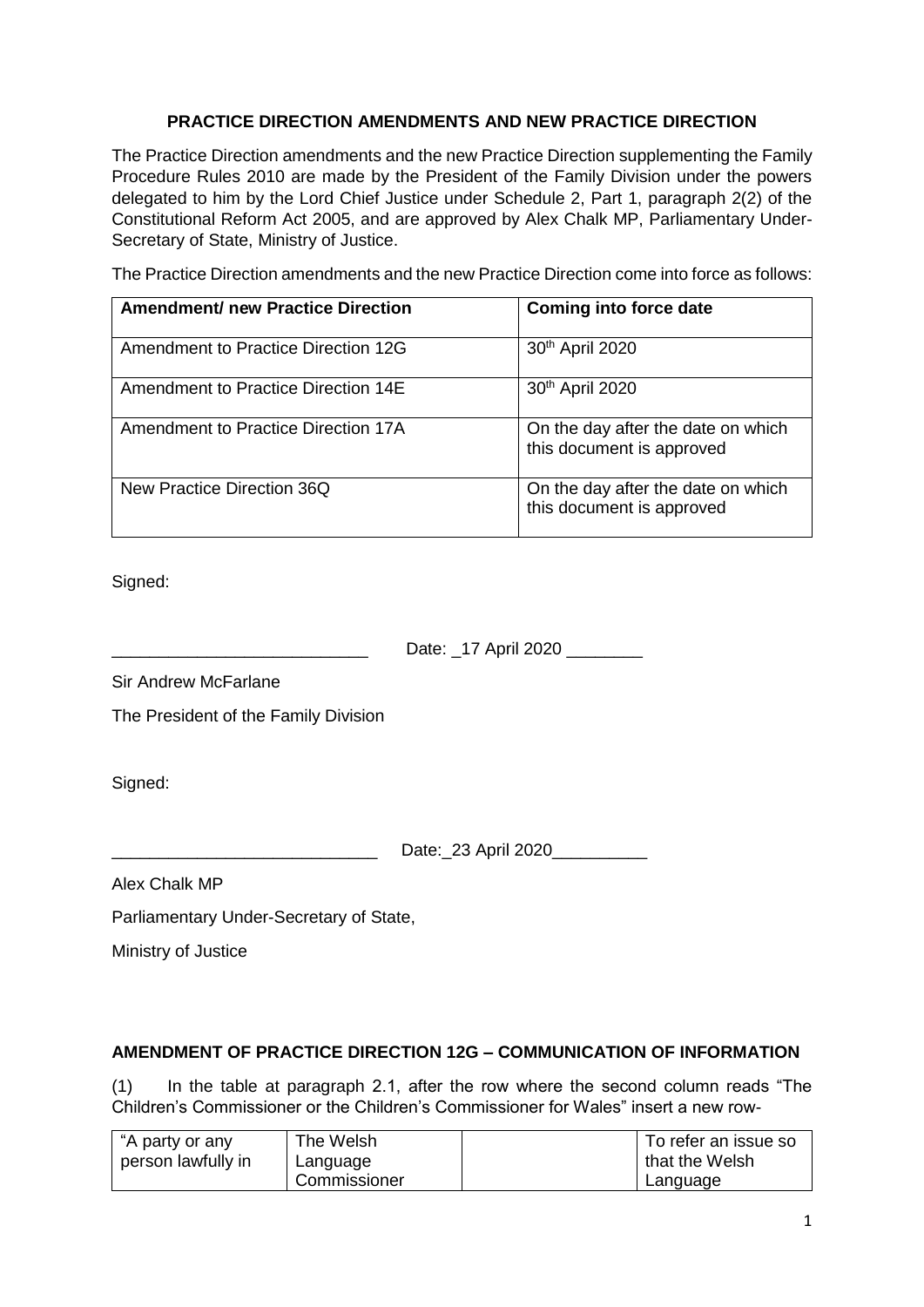| receipt of<br>information | Commissioner can<br>consider whether to<br>institute or intervene<br>in legal proceedings<br>or to assist a party<br>or prospective party<br>to legal<br>proceedings." |
|---------------------------|------------------------------------------------------------------------------------------------------------------------------------------------------------------------|
|---------------------------|------------------------------------------------------------------------------------------------------------------------------------------------------------------------|

### **AMENDMENT OF PRACTICE DIRECTION 14E – COMMUNICATION OF INFORMATION RELATING TO PROCEEDINGS**

(1) In the table at paragraph 1.3, after the row where the second column reads "The Children's Commissioner or the Children's Commissioner for Wales" insert a new row-

| "A party or any<br>The Welsh<br>person lawfully in<br>Language<br>Commissioner<br>receipt of<br>information | To refer an issue so<br>that the Welsh<br>Language<br>Commissioner can<br>consider whether to<br>institute or intervene<br>in legal proceedings<br>or to assist a party<br>or prospective party<br>to legal<br>proceedings." |
|-------------------------------------------------------------------------------------------------------------|------------------------------------------------------------------------------------------------------------------------------------------------------------------------------------------------------------------------------|
|-------------------------------------------------------------------------------------------------------------|------------------------------------------------------------------------------------------------------------------------------------------------------------------------------------------------------------------------------|

# **AMENDMENT OF PRACTICE DIRECTION 17A – STATEMENTS OF TRUTH**

(1) After paragraph 4.4 insert-

#### "**Electronic signatures**

**4A.1** Where

(a) a form referred to in Practice Direction 5A; or

(b) a form completed or generated by electronic means in accordance with Part 41 FPR,

makes provision for an electronic signature of a statement of truth, references in this Practice Direction to "sign", "signs", "signed" and "signing" are to be read as including an electronic signature. An electronic signature could, for example, be in the form of the following being included next to a statement of truth: a tick box, a printed name, an image of a signature or a digital signature generated by commercial software. (Section 7 of the Electronic Communications Act 2000 provides for the use of an electronic signature in an electronic communication.)".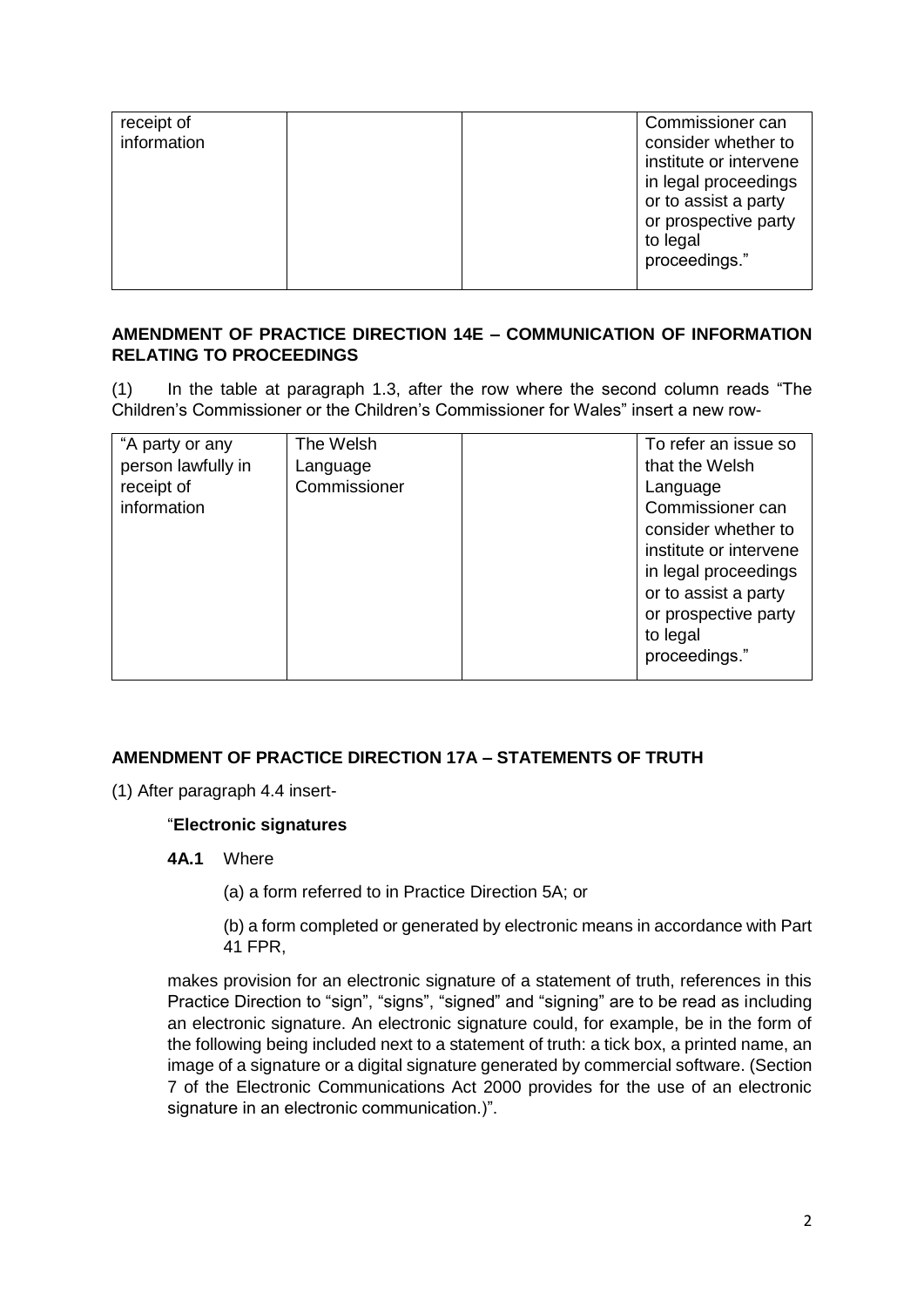# **NEW PRACTICE DIRECTION 36Q – PILOT PROVISION: MODIFICATION OF PRACTICE DIRECTION 12B - CORONAVIRUS**

(1) After Practice Direction 36P insert the new Practice Direction 36Q set out in the Annex to this document.

\_\_\_\_\_\_\_\_\_\_\_\_\_\_\_\_\_\_\_\_\_\_\_\_

3